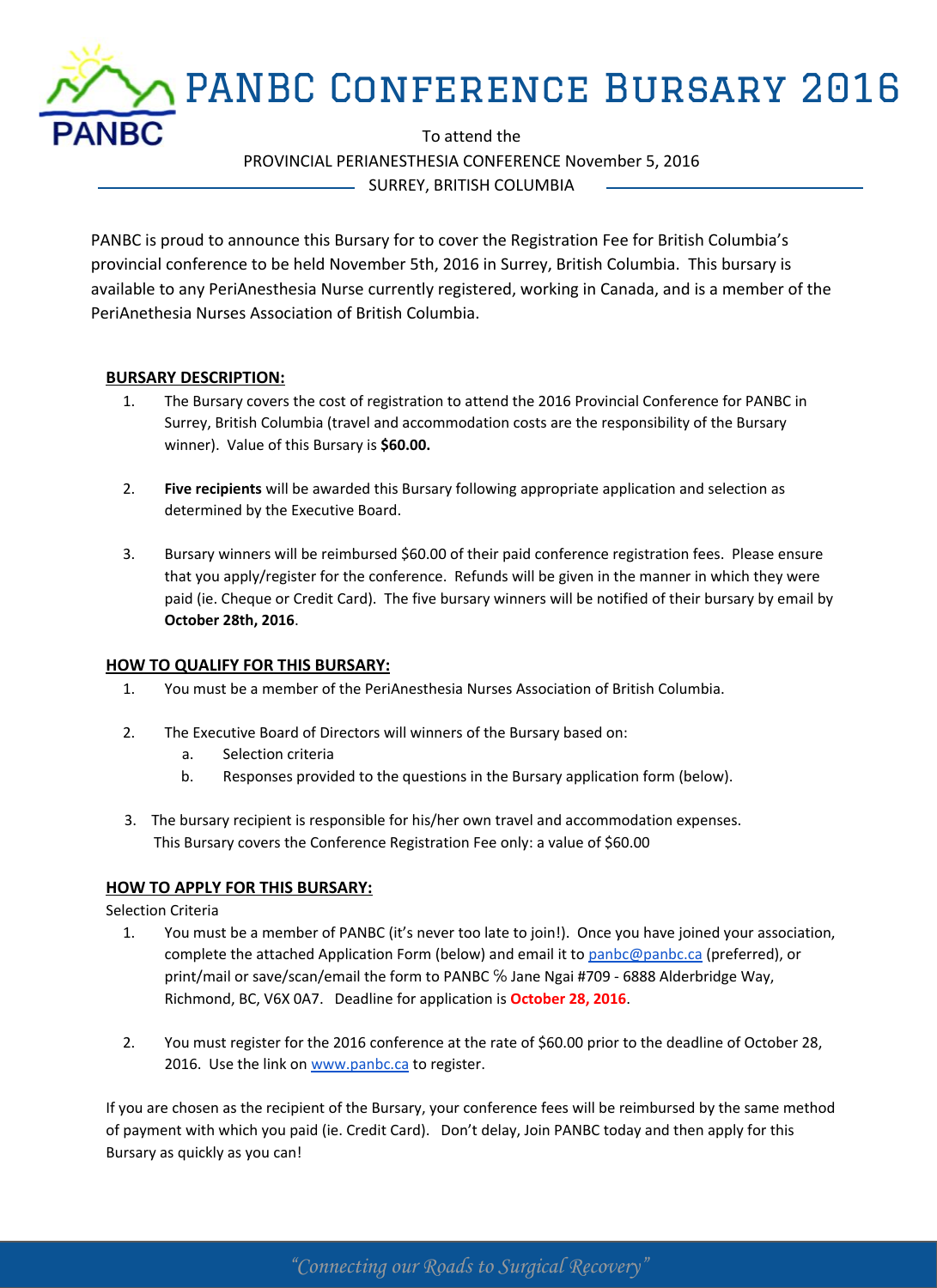|              | M PANBC CONFERENCE BURSARY 2016 |  |
|--------------|---------------------------------|--|
| <b>PANBC</b> | To attend the                   |  |

PROVINCIAL PERIANESTHESIA CONFERENCE, November 5, 2016 SURREY, BRITISH COLUMBIA

**NAME:** 

**ADDRESS (including street address, city, province and postal code):**

PHONE NUMBER: **EMAIL: EMAIL: EMAIL: EMAIL: EMAIL: EMAIL: EMAIL: EMAIL: EMAIL: EMAIL: EMAIL: EMAIL: EMAIL: EMAIL: EMAIL: EMAIL: EMAIL: EMAIL: EMAIL: EMAIL: EMAIL: EMAIL: EMAIL:**

**PANBC MEMBERSHIP #:** 

**PLEASE EXPLAIN WHY YOU WISH TO ATTEND THIS CONFERENCE AND WHY YOU THINK YOU SHOULD BE THE RECIPIENT OF THIS BURSARY: (100 words or less)**